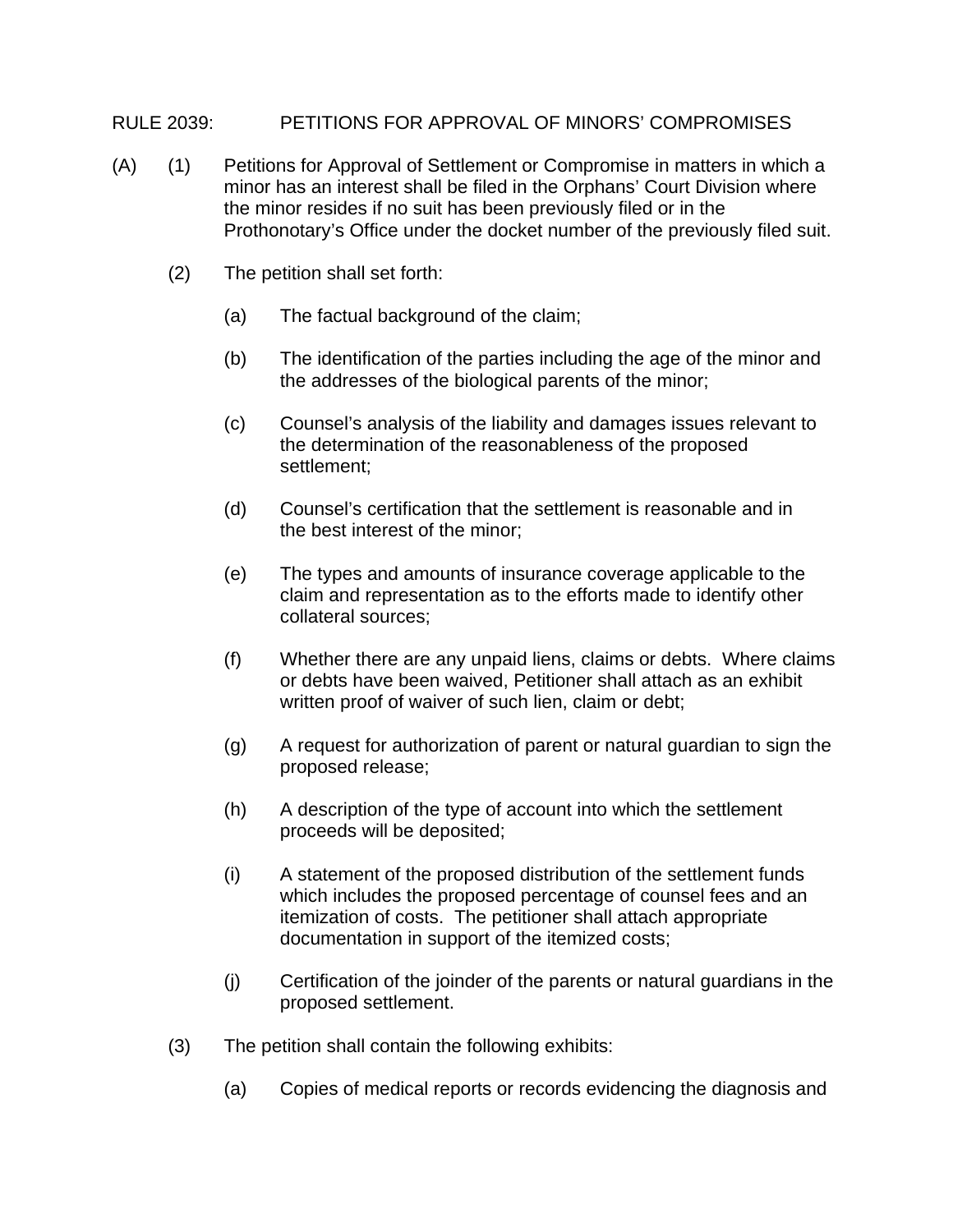prognosis of the minor's injuries;

- (b) Investigative or police accident reports which provide background information regarding the incident which caused the minor's injuries;
- (c) The counsel fee agreement with the parents or natural guardians of the minor executed by any attorney seeking recovery of counsel fees;
- (4) Any amendments or supplements to the petition required by the court shall be filed of record.
- (5) The Court may approve a petition without a hearing. If the Court schedules a hearing, the court may require the personal attendance and testimony of the guardian, the treating physician, the representative of the financial institution responsible for the investment of settlement funds or any other evidence which the court deems necessary to determine whether the proposed settlement adequately protects the minors interests.
- (6) The Court may require a hearing on the issue of counsel fees if counsel seeks the recovery of fees in excess of 25% of the gross settlement amount. If a hearing on counsel fees is required, the court shall require the testimony of counsel primarily responsible for the preparation of the case.
- (7) Except as otherwise required by the Court, the appearance of the minor shall not be required.
- (8) The Petitioner shall attach a proposed order which includes the caption to the face of the petition substantially in the form found in local rule 2039A which sets forth:
	- (a) The court's authorization for the petitioner to enter into a settlement and release on behalf of the minor;
	- (b) Reference to the total amount of the settlement;
	- (c) A complete statement of the distribution of the settlement amount as set forth in the petition;
	- (d) Identification of the type of account to be utilized, which account shall comply with Pa.R.C.P. 2039, including a provision that no withdrawal shall be made from any such account until the minor attains majority or by a prior order of court;